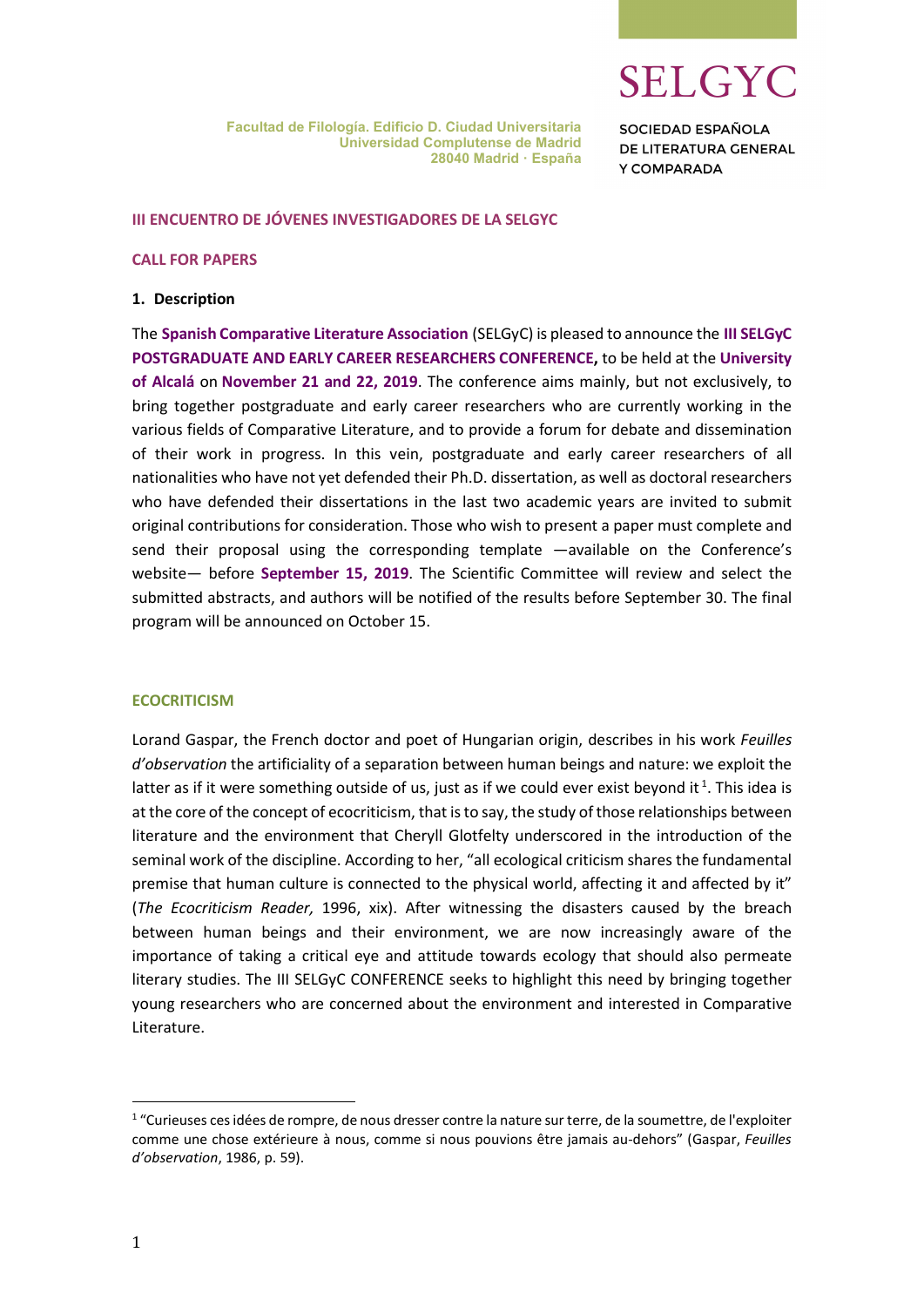Facultad de Filología. Edificio D. Ciudad Universitaria Universidad Complutense de Madrid 28040 Madrid · España

# **SELGYC**

SOCIEDAD ESPAÑOLA DE LITERATURA GENERAL Y COMPARADA

Ecocriticism has been part of North American literary criticism since the 90s. From the prism of environmental awareness, this movement explores the presence (and absence) of nature imagery in past and present works. Ecocriticism is, consequently, inextricable from ethics and advocates that literature can play a role in raising people's awareness and modifying the prevailing discourse and cultural attitudes (Carmen Flys, "Literatura, crítica y justicia medioambiental", in Ecocríticas, 2010, p. 103).

Given its transversal nature, its scope has been extended over the years until encompassing different theories. Consequently, ecocriticism has become a meeting point for several disciplines such as literature, pure, social and political sciences, education, and other arts. In this vein, it now spans a wide variety of topics, such as the study of literature from a scientific perspective, the existing analogies between oppressed minorities and the exploitation of nature (e.g., ecofeminism), the role of environmental education in literature, or the ecological concern present in films or the plastic arts.

The III SELGyC CONFERENCE seeks to reflect this diversity; therefore, it welcomes proposals related to any aspect of ecocriticism. The following is a non-exclusive list of topics authors may want to explore:

- Theoretical aspects of ecocriticism
- Nature writing
- Literature and sciences
- Forerunners of ecology in literature
- Ecofeminism
- Environmental education and literature
- Ecocriticism and other arts
- Utopias and dystopias
- Nature and/versus the city
- Ecocriticism and youth literature
- Ecocriticism and travel literature among others.

# 2. Important dates

September 15: Paper submission deadline September 30: Announcement of selected abstracts October 6: Registration deadline October 15: Publication of final program November 21: Opening of the Conference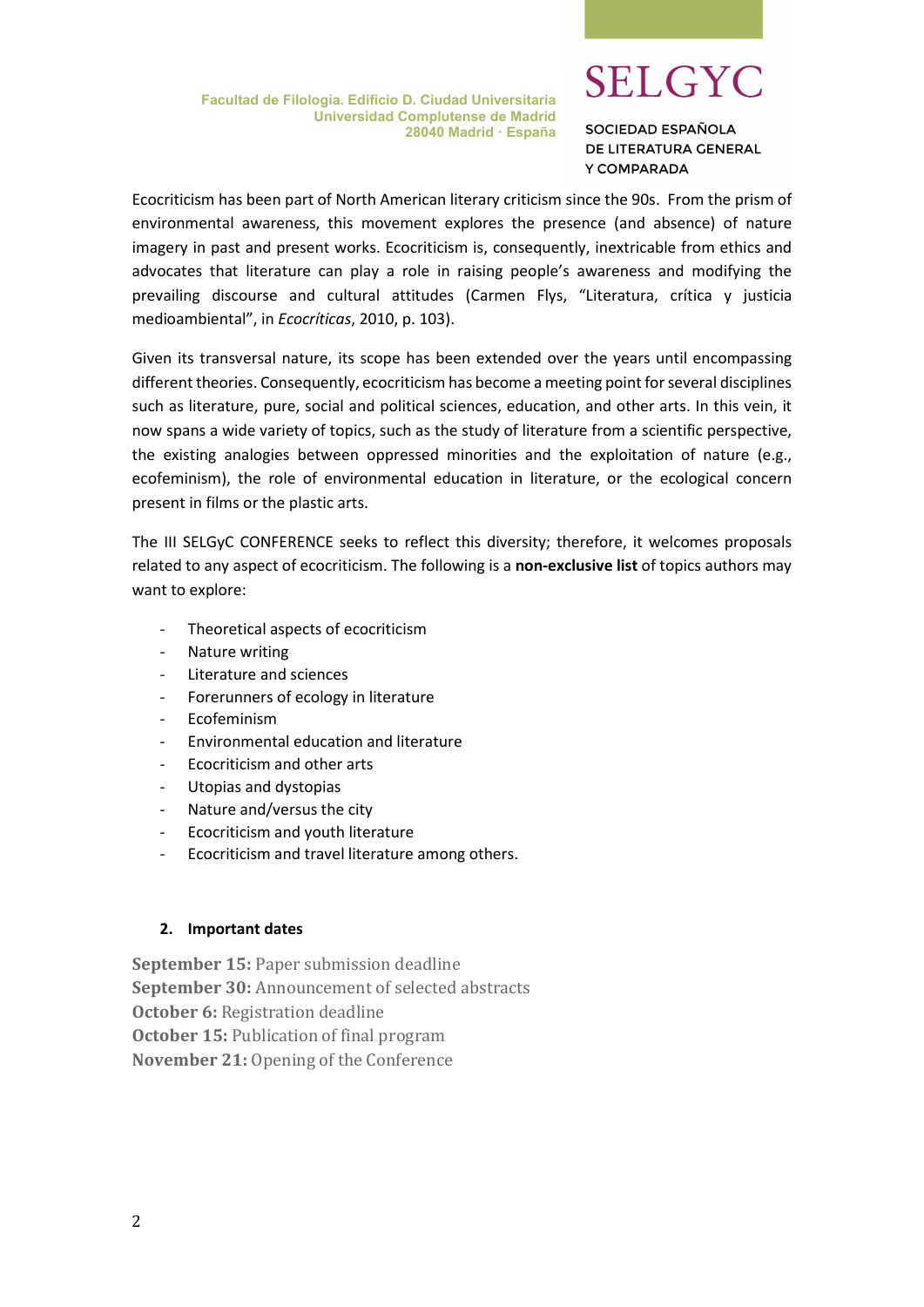

SOCIEDAD ESPAÑOLA DE LITERATURA GENERAL Y COMPARADA

# 3. Papers

Presentations will be delivered over a number of sessions and should not exceed 15 minutes. At the end of every session, a discussion of 10 minutes will be held. Papers can be submitted in Spanish, English, or French.

Paper proposals must be submitted via e-mail to encuentroselgyc@gmail.com using the corresponding form available on the Conference's website. The deadline for submissions is September 15. The Scientific Committee will notify its decision regarding all submitted proposals before September 30. The number of participants is limited.

Participation is open to any researcher who has not yet defended his or her Ph.D. dissertation, as well as to doctoral researchers who have defended their dissertations in the last two academic years. Those who do not meet these requirements can still enquire about the possibility of participating by sending an e-mail to encuentroselgyc@gmail.com

# 4. Committee

# ORGANIZING COMMITTEE

Chair: Dámaso López García General coordinator: Julia Oeri Secretary: Bruno Echauri Galván Honorary Committee Rafael Alemany Ferrer Ana González-Rivas Fernández Mª Ángeles Ciprés Palacín Arno Gimber Rosario López Gregoris José Antonio Pérez Bowie

Marina Sanfilippo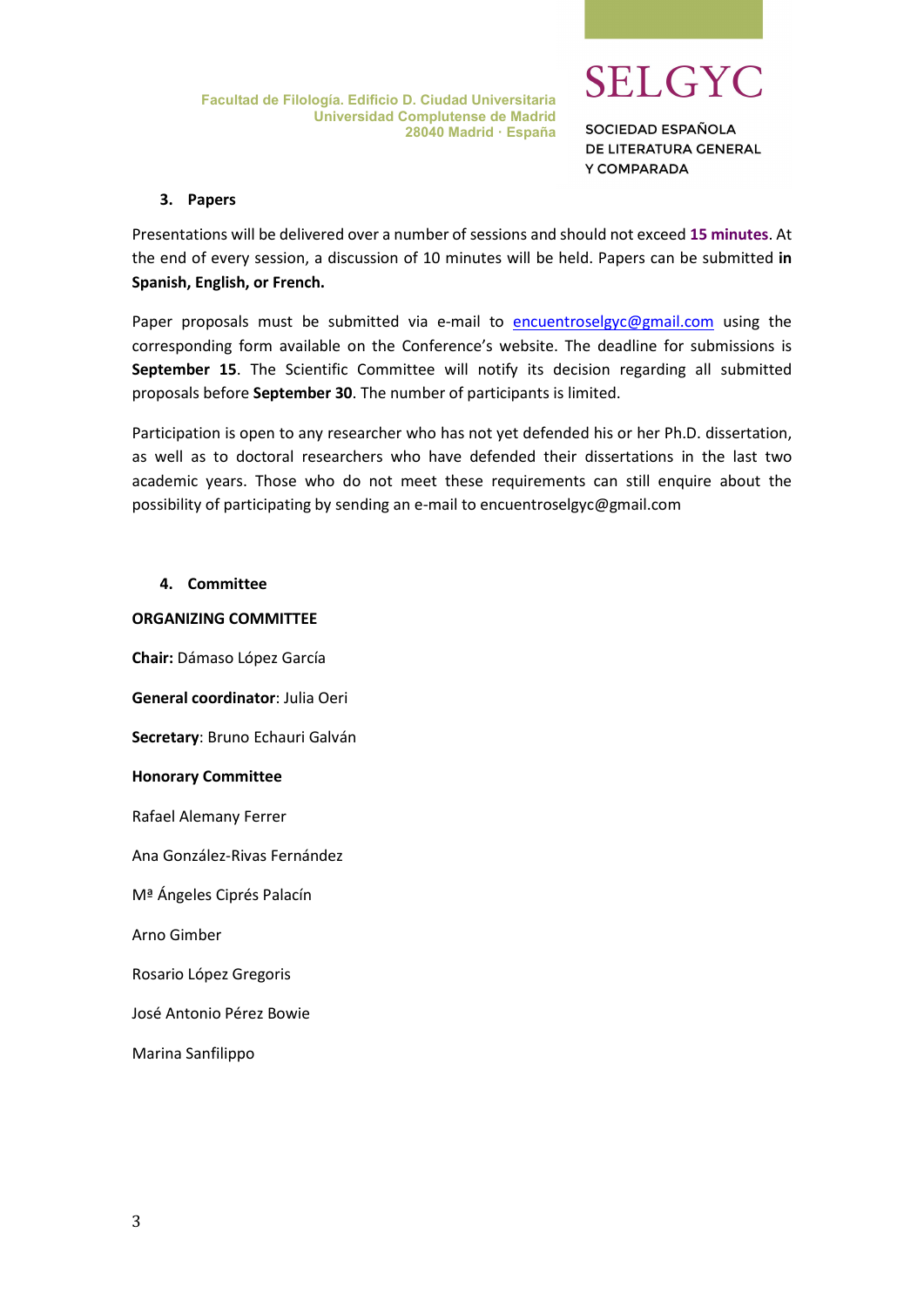Facultad de Filología. Edificio D. Ciudad Universitaria Universidad Complutense de Madrid 28040 Madrid · España **SELGYC** 

SOCIEDAD ESPAÑOLA DE LITERATURA GENERAL Y COMPARADA

#### SCIENTIFIC COMMITTEE

Elsa del Campo Ramírez

Silvia García Hernández

Guillermo Gómez Sánchez Ferrer

Concepción Gutiérrez Blesa

Alfonso Lombana Sánchez

Blanca Puchol Vázquez

Lorena Silos Ribas

Daniel Arrieta Domínguez

### TECHNICAL COMMITTEE

Laura Arenas García Sergio Abellán Gómez Isabel Berzal Ayuso Olivia Wen Slavka Madarova Rayda Nodis Cristina Salcedo González

#### 5. Registration

There are three ways to participate in the event:

#### 1. Paper presentation (members of SELGyC): FREE.

In this case, those participants who are not yet members of SELGyC must join the association by following the instructions they will find on the website http://www.selgyc.com/index.php/es/services/inscripciones.

Postgraduate and early career researchers of SELGyC pay a reduced annual fee of 30 euros (SELGyC members only) or 40 euros (which allows them to become full members of both SELGyC and ICLA —International Comparative Literature Association).

Besides participating in the Conference, as a new member of SELGyC you will: